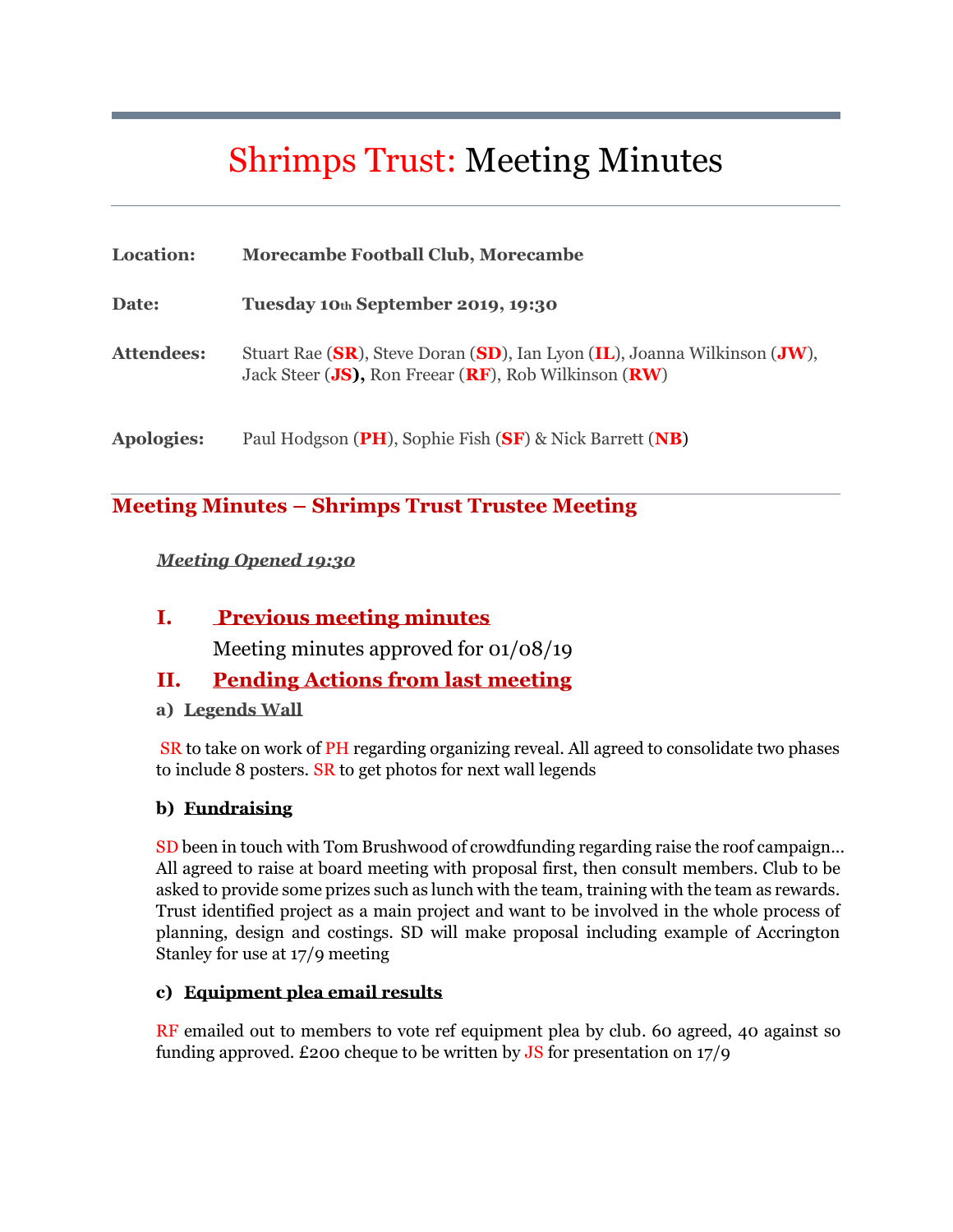£100 donated to Trust from Conservative Club of Morecambe for player's wages plea by Rod Taylor t also be passed on to club at meeting 17/9. SD & JS to promote on social media, also mentioning silver tray for trophy cabinet from Clarrie Hollins family.

#### **d) Cheque for Ladies FC**

SD & JW to liaise with SF re cheque presentation picture and programme article

## **III. Membership numbers and benefits Update**

360 members- 43 life, 317 annual, 15 juniors (130 direct debit), 54 new members including 10 renewed from previous years that had lapsed

RF to email out to 108m not renewed from last year

Benefits update- Diamond Resorts and Boardwalk new benefit packages. SD looking to approach Papa Johns, Salt Ayre, Lees Games and Wickes

## **IV. Trust Finance Update**

**JS** provided full summary ahead of the meeting. £5541.80 income includes £1759 coach income, £3775.11 includes £1615.00 coach costs. Surplus £1766.69

SR to chase national Tyres £50 debt from calendar

RF Merchandise- programme article advertising merchandise on hold as unsure board happy with mention in the programme- to raise on 17/9 Outstanding signed shirt from member's day also to raise 17/9

JS banking of cash to be considered. All agreed need to promote card and DD sales so less cash handling. Consider discount next year

## **V. Away travel/ coaches**

- **a)** Scunthopre RW ask for price for 35 seater, Oldham at 53, Port Vale at 17, Crewe at 17.
- **b)** Terms and conditions on website. JW to amend and resend, add point that no payment means seat resold, all debt to be settled before travel
- **c)** JW put together paperwork ref sponsorship of coaches
- **d)** Flag to be prosed to board in meeting 17/9

## **VI. Fundraising**

a) Murder mystery evening proposal by email. JW to find out more details